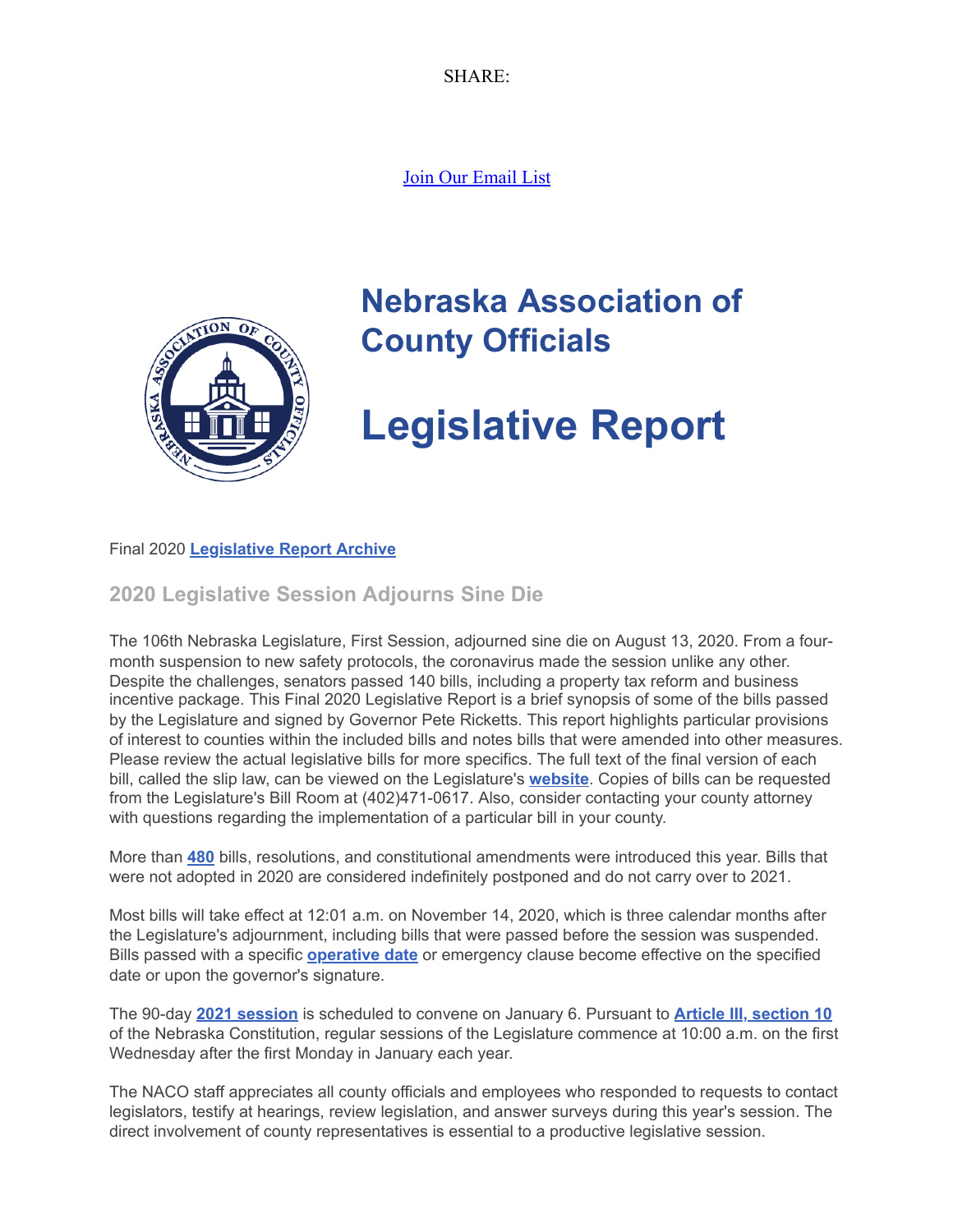Please contact the NACO office or your affiliate group if you have suggestions for possible legislation for NACO to pursue in 2021. NACO's 2021 legislative priorities will be selected following NACO's 15th annual legislative conference on October 8 in Lincoln.

#### **County Operations**

**[LB148](https://nebraskalegislature.gov/bills/view_bill.php?DocumentID=36886)** sets out additional requirements for county boards and other governing bodies holding budget hearings. Such hearings must be held separately from regularly scheduled meetings and cannot be limited by time. At least three copies of proposed budget statements must be available to the public at the hearing. The governing body must make a presentation outlining the key provisions of the proposed budget statement, including a comparison with the prior year's budget. Any member of the public must be allowed to address the body about the proposed budget statement and must be given a reasonable amount of time to do so.

The bill redefines reasonable advance publicized notice of meetings to require publication in a newspaper of general circulation in the public body's jurisdiction and on the newspaper's website, if available. Notice may also be provided by other appropriate methods designated by the body. Bodies must record the methods and dates of notice in their minutes.

**[LB632](https://nebraskalegislature.gov/bills/view_bill.php?DocumentID=37812)** prohibits counties, cities and agencies from adopting ordinances or resolutions prohibiting the use of or setting fees on the sale, use or marketing of containers. Containers include single-use and recyclable plastic and paper bags, cardboard, glass, and other materials.

**[LB781](https://nebraskalegislature.gov/bills/view_bill.php?DocumentID=40881)** requires county, village, and city treasurers to complete an annual continuing education program approved by the Auditor of Public Accounts. The costs for attending the program will be borne by the corresponding county, village, or city. The Auditor will maintain attendance records and notify the appropriate county, village, or city attorney and the Attorney General if a treasurer does not complete the required training. The Auditor will work in consultation with NACO and the League of Municipalities to approve continuation education programs in conjunction with the training that is already offered. NACO has been developing its own continuing education program for county treasurers that should comply with the bill.

In addition, **[LB1047](https://nebraskalegislature.gov/bills/view_bill.php?DocumentID=40993)** was amended into LB781 to revise and modernize publication of semi-annual statements by treasurers. In January and July, treasurers must publish a tabulated statement showing receipts and disbursements from their office. New language provides that if a newspaper is unable to publish the statement in a timely manner, publication on a county's website is considered compliance with publication requirements. Senator Curt Friesen introduced LB1047 for NACO to ensure that counties have met their statutory obligation in the event that technical difficulties or human error don't allow newspapers to publish the statement by the deadline. The amendment also modernizes language describing the funds that must be reported. The bill has already taken effect.

**[LB734](https://nebraskalegislature.gov/bills/view_bill.php?DocumentID=37798)** gives the Nebraska Liquor Control Commission authority to regulate the consumption of alcohol on special party buses. The commission or local governing bodies, including county boards if the licensed premises are not within municipal boundaries, may inspect such charter buses when the bus has stopped to allow passengers to embark or disembark.

**[LB1056](https://nebraskalegislature.gov/bills/view_bill.php?DocumentID=40895)** allows farm wineries and certain other liquor license holders to apply to local governing bodies, rather than the Liquor Control Commission, for a temporary expansion of their premises to an immediately adjacent area for special events. Counties and cities issuing the permits can establish criteria for approving or denying the applications. The bill took effect on August 15.

**[LB731](https://nebraskalegislature.gov/bills/view_bill.php?DocumentID=37747)** removes outdated deadlines for counties and cities to include an energy element in new or updated comprehensive plans.

**[LB909](https://nebraskalegislature.gov/bills/view_bill.php?DocumentID=41299)**, an omnibus banking bill, contains language originally introduced in **[LB854](https://nebraskalegislature.gov/bills/view_bill.php?DocumentID=41038)** to make technical revisions to the single bank pooled collateral method of holding public funds that was adopted last year. It requires statements to be provided to the governmental unit, rather than the custodial official, and allows posting reports on the pool administrator's website.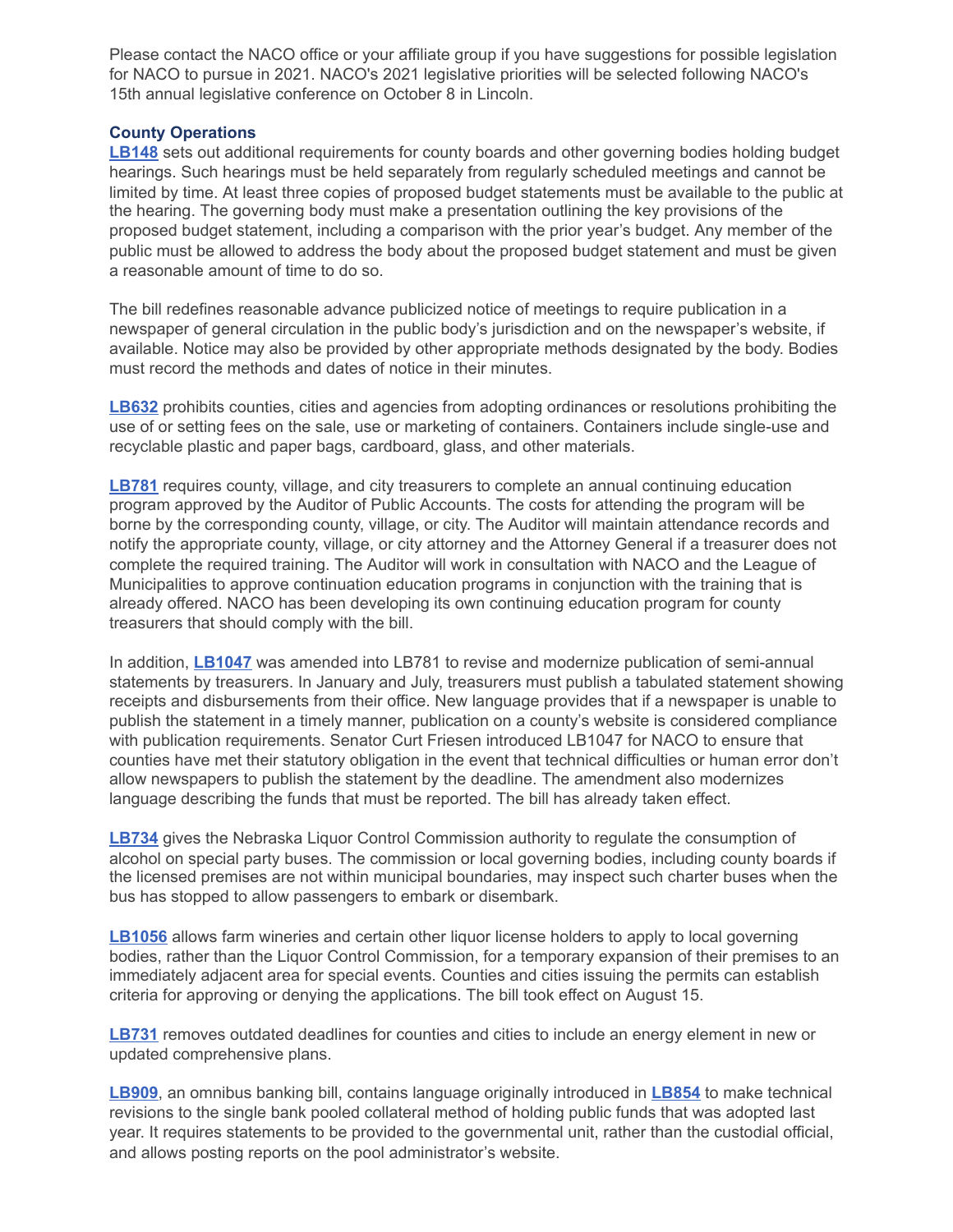#### **Property Taxes**

**[LB1107](https://nebraskalegislature.gov/bills/view_bill.php?DocumentID=41565)** combines concepts from several bills into a property tax relief and business incentive package. It creates \$125 million in refundable income tax credits based upon the amount of school property taxes paid. It sets a minimum of \$275 million in the Property Tax Credit Fund that appears on property owners' tax statements. Depending on the state's net receipts and the amount held in the state's cash reserves, additional funding for the programs could be required. By the end of the fifth year, the amount available for credit must be \$375 million. After that, increases will be tied to the amount of overall statewide growth in valuations. The \$10,000 personal property tax credit exemption is eliminated. New caps are set for the ImagiNE tax incentive act that was passed last year to replace the Nebraska Advantage Act. The bill also allocates funding for a potential academic hospital and an all-hazards disaster response facility at the University of Nebraska Medical Center.

**[LB76](https://nebraskalegislature.gov/bills/view_bill.php?DocumentID=37481)** provides clarification in how solar panel arrays are taxed under a nameplate capacity excise tax. While most other kinds of renewable energy are based on an alternating current, or AC, rating, energy generated by solar panels is calculated on a DC, or direct current, rating. The DC current must be converted to AC current before connection to the power grid. A percentage of the megawatts of power are lost through this process. LB76 clarifies that solar panels are taxed on their AC, not DC, rating. It will take effect on January 1, 2021.

**[LB1130](https://nebraskalegislature.gov/bills/view_bill.php?DocumentID=41135)** clarifies last year's legislation requiring members of mutual finance organizations to levy the same property tax rate for one of three years covered by the agreement. LB1130 provides that the members need not levy the agreed-upon rate during the same year. Mutual finance organizations are groups of fire districts, cities, or villages that enter into interlocal agreements to provide fire emergency responses or training for a joint area of operation.

**[LB310](https://nebraskalegislature.gov/bills/view_bill.php?DocumentID=37661)** revises the Nebraska Job Creation and Mainstreet Revitalization Act, otherwise known as the Historic Tax Credit. It requires the Department of Revenue to determine the amount of expenses eligible for the credit within 60 days after the application is submitted. It imposes a .06 percent fee to offset the Department's costs.

**[LB424](https://nebraskalegislature.gov/bills/view_bill.php?DocumentID=37082)** allows municipalities of all sizes to create or join land banks. Land banks are used to facilitate the return of vacant and dilapidated properties to productive use. The bill revises the membership on land bank boards and prohibits financial benefits to board members, their businesses, or immediate families. The bill limits the number of parcels the land bank can own.

**[LB4](https://nebraskalegislature.gov/bills/view_bill.php?DocumentID=36892)** changes the flat \$25 filing fee for real property valuation cases appealed to the Tax Equalization and Review Commission (TERC) to a tiered system based on the value of the property. For property valued at less than \$250,000, the fee is \$40. The maximum fee is \$85 for properties valued at over \$1 million. The bill also allows commissioners to be reimbursed for travel from their residence to the state office building or location where hearings are held. The bill carried an emergency clause and was signed by Governor Ricketts on February 12.

#### **Courts**

**[LB387](https://nebraskalegislature.gov/bills/view_bill.php?DocumentID=37233)** creates the Jury Selection Act. The bill was introduced by Senator Patty Pansing Brooks on behalf of NACO and the clerks of the district court to modernize and reorganize jury selection laws, define terms, and clarify procedures. The bill distinguishes between procedures for one-step and twostep qualifying and summoning systems for grand and petit jurors. It changes the age for automatic exemption from jury service from 65 to 70 to make it consistent with the federal jury system and allows juror qualification forms to be delivered and returned electronically. LB387 takes effect on January 1, 2021.

**[LB881](https://nebraskalegislature.gov/bills/view_bill.php?DocumentID=40698)**, an omnibus Judiciary Committee bill, prohibits courts from automatically deducting fines from bonds posted by offenders but allows offenders to consent to such deductions. Bailable defendants can be released on personal recognizance unless they have failed to appear in the case or within the past six months or if a judge determines that a release could jeopardize the safety of the defendants, victims, witnesses or other persons. If the court requires the defendant to post a bond, counsel must be appointed for the defendant if he or she is unable to pay the amount required and is indigent. Making copies of transcripts of grand jury proceedings for deaths during custody or apprehension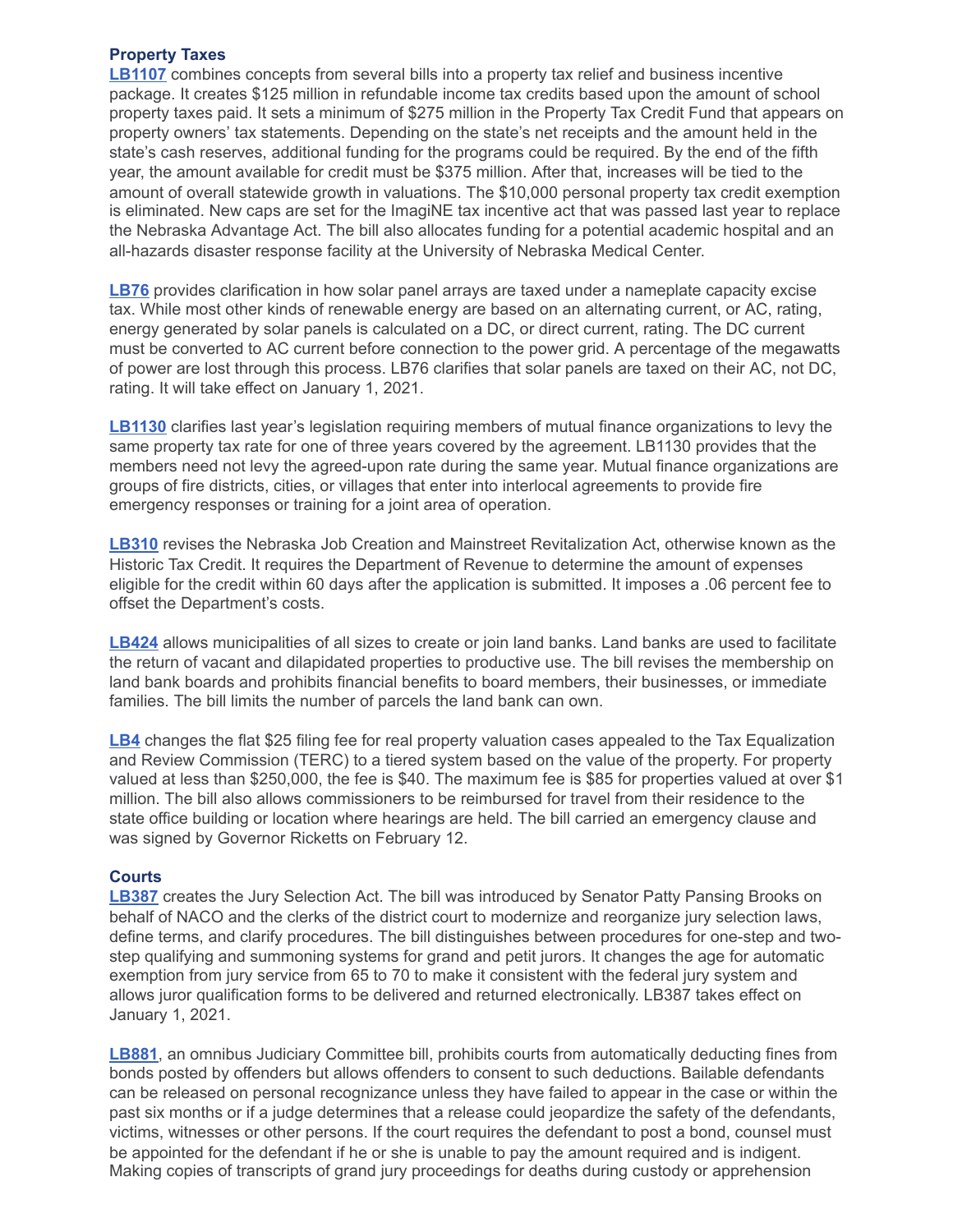would be allowed under limited circumstances. This provision was part of **[LB1041](https://nebraskalegislature.gov/bills/view_bill.php?DocumentID=41041)**, which was introduced by Senator Patty Pansing Brooks on behalf of NACO.

**[LB912](https://nebraskalegislature.gov/bills/view_bill.php?DocumentID=41059)** authorizes the Nebraska Supreme Court to promulgate rules for clerks of the district court to issue subpoenas for discovery in Nebraska for civil proceedings pending in foreign jurisdictions. The rules may specify the amount for a fee. This language was introduced as **[LB869](https://nebraskalegislature.gov/bills/view_bill.php?DocumentID=40929)**.

**[LB1028](https://nebraskalegislature.gov/bills/view_bill.php?DocumentID=41437)** allows preservation duplicates of original court records to be maintained in formats other than microfilm. Formats must conform to state definitions for durable mediums. The deadline for courts to transmit money to treasurers from forfeited recognizances is increased from 10 days to 30 days. This reflects the current practice of courts to reconcile accounts on a monthly basis.

**[LB93](https://nebraskalegislature.gov/bills/view_bill.php?DocumentID=36905)** authorizes a person claiming to be the biological father of a child who is within the jurisdiction of the juvenile court to intervene to establish the paternity of the child. The cost of a genetic test is paid by the person requesting the test, the county, or the state, at the discretion of the judge.

#### **Law Enforcement**

**[LB924](https://nebraskalegislature.gov/bills/view_bill.php?DocumentID=40704)** requires law enforcement officers to annually complete at least two hours of anti-bias and implicit bias training designed to minimize apparent or actual racial profiling.

**[LB582](https://nebraskalegislature.gov/bills/view_bill.php?DocumentID=37137)** provides that it is Class IIA felony for a person to possess, receive, retain or dispose of a stolen firearm when the person should have known or had reasonable cause to believe the firearm was stolen.

**[LB1152](https://nebraskalegislature.gov/bills/view_bill.php?DocumentID=40889)** changes provisions for the cultivation and transportation of hemp. Peace officers may detain persons transporting hemp without the proper documentation. Failure to produce documentation constitutes probable cause to believe the hemp may be marijuana or another controlled substance.

**[LB832](https://nebraskalegislature.gov/bills/view_bill.php?DocumentID=40942)** expands Nebraska's Good Samaritan law to exempt persons who enter a motor vehicle to remove a child when it is necessary to avoid immediate harm to the child. Under the law, persons who render emergency care at the scene of an accident are exempt from civil liability as a result of their acts or omissions during the incident.

**[LB43](https://nebraskalegislature.gov/bills/view_bill.php?DocumentID=37051)** creates the Sexual Assault Victims' Bill of Rights. It grants victims the right to have an advocate of their choosing present during medical evidentiary or physical examinations, and interviews by peace officers, prosecutors, or defense attorneys. Victims are granted the right to counsel but the bill specifically states that this right does not create a new obligation by the state or a political subdivision to appoint or pay for counsel.

**[LB518](https://nebraskalegislature.gov/bills/view_bill.php?DocumentID=37326)** was introduced as a bill to support sex trafficking survivors but as passed, only contained provisions from **[LB745](https://nebraskalegislature.gov/bills/view_bill.php?DocumentID=40721)**, a bill to create procedures for certification of immigration laws and visas by law enforcement.

**[LB534](https://nebraskalegislature.gov/bills/view_bill.php?DocumentID=36804)** requires public postsecondary educational institutions to submit reports to the Legislature regarding sexual harassment and Title IX compliance. Among other things, the report must include information on any agreements between the institution and a local law enforcement agency or county attorney related to addressing instances of sexual harassment.

#### **Juvenile Justice**

Several bills were passed in response to last year's crisis at the state's Youth Rehabilitation and Treatment Center (YRTC) in Geneva.

**[LB1140](https://nebraskalegislature.gov/bills/view_bill.php?DocumentID=41439)** requires operating, strategic, and emergency plans for the YRTCs. No new facilities may be built or existing facilities transferred to another location except in case of an emergency until the planning process is completed. The bill requires a needs assessment and cost analysis to be conducted on the establishment of an inpatient adolescent psychiatric unit housed within the Lincoln Regional Center.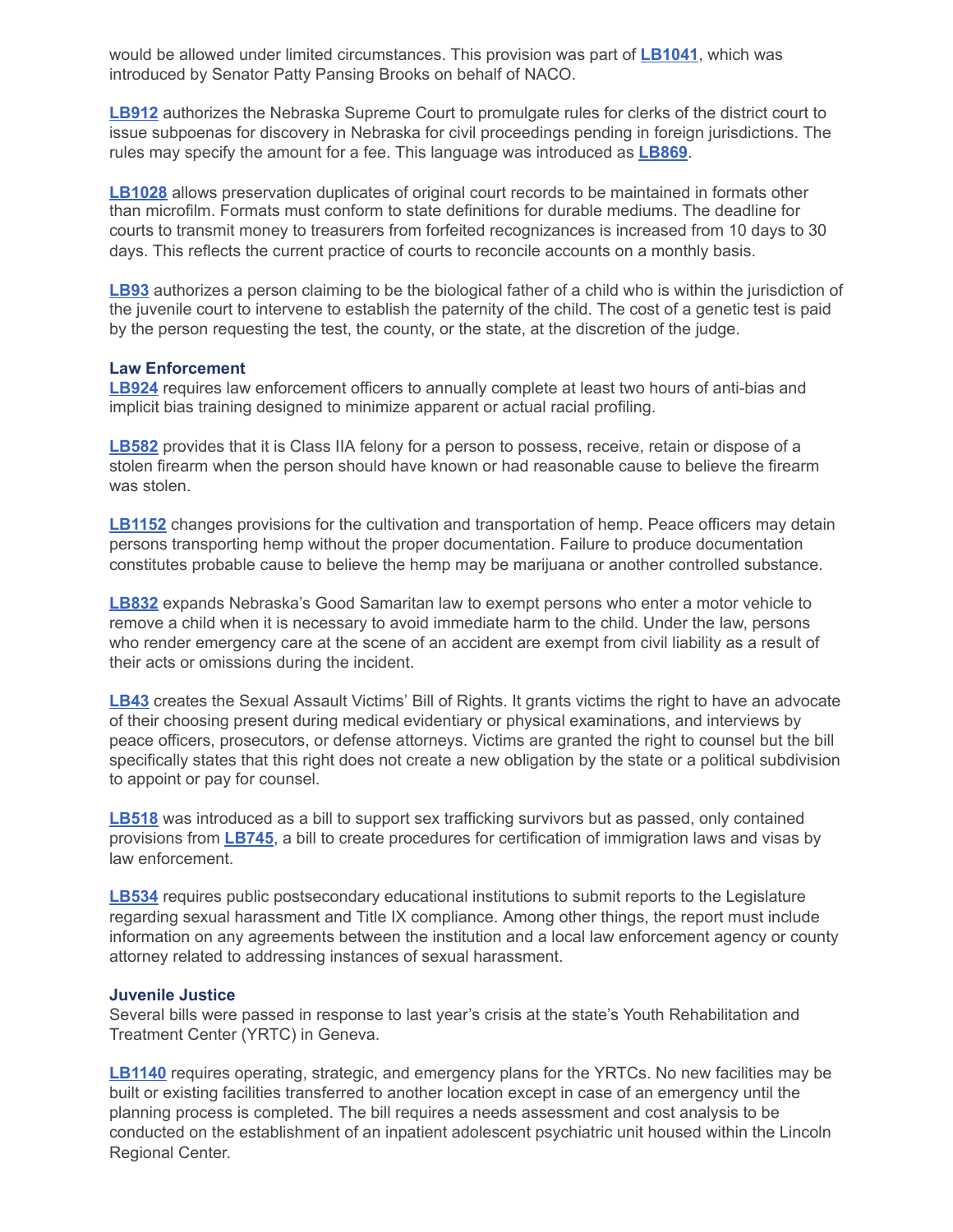**[LB1144](https://nebraskalegislature.gov/bills/view_bill.php?DocumentID=41064)** creates the Youth Rehabilitation and Treatment Center Special Oversight Committee of the Legislature to study the quality of care, funding, and other issues related to the YRTCs. The committee terminates on December 31, 2020. The Office of Public Counsel is required to inspect a number of state institutions, including the YTRCs, and report to the Legislature. The Office of Juvenile Services and Department of Health and Human Services are also required to report incidents and grievances.

**[LB1148](https://nebraskalegislature.gov/bills/view_bill.php?DocumentID=41449)** gives the juvenile court authority to commit a youth to a specific YRTC facility and requires the Office of Juvenile Services to provide notice of placement changes to the court, parents, and other interested parties.

**[LB1188](https://nebraskalegislature.gov/bills/view_bill.php?DocumentID=41538)** establishes the position of superintendent of schools to administer educational programs under the subdivision of the Department of Health and Human Services that houses juveniles. The bill identifies the YRTC at Kearney as used only for the treatment of boys and the facility at Geneva for girls. In the event of an emergency such as a natural disaster or fire, either facility may be used for boys or girls for up to seven days.

[LB230](https://nebraskalegislature.gov/bills/view_bill.php?DocumentID=37296) limits the use of room confinement in juvenile detention facilities, staff secure juvenile facilities, and juvenile facilities operated by the state.

#### **Elections**

**[LB1055](https://nebraskalegislature.gov/bills/view_bill.php?DocumentID=41372)**, an omnibus election bill, requires that counties conducting all-mail elections have a secure ballot drop box at the office of the county clerk. In March the Secretary of State and NACO purchased and installed secure ballot drop boxes so that voters in every county without one could return their primary election ballots during the pandemic.

The bill sets guidelines for poll watchers that were originally found in **[LB1086](https://nebraskalegislature.gov/bills/view_bill.php?DocumentID=41039)** that was introduced on behalf of NACO. Civic groups, political parties, and others have recently begun to post election observers in polling places. New language sets out requirements for pre-registration and the distance poll watchers have to maintain from ballots and polling booths.

LB1055 expands prohibitions on the timing of special elections to restrict the months of March and September in even-numbered years unless the special election is held in conjunction with a statewide primary or general election. Special elections to allow a political subdivision to approve a property tax levy or exceed a property tax limitation are exempted from the September restrictions.

Other sections give election commissioners three extra days to prepare early voting ballots for counting and allow officials who are appointed after the incumbent filing deadline to file for election using the non-incumbent deadline of March 1. These provisions were originally found in **[LB820](https://nebraskalegislature.gov/bills/view_bill.php?DocumentID=41027)**, **[LB1136](https://nebraskalegislature.gov/bills/view_bill.php?DocumentID=41568)**, **[LB1119](https://nebraskalegislature.gov/bills/view_bill.php?DocumentID=41590)**, and **[LB1120](https://nebraskalegislature.gov/bills/view_bill.php?DocumentID=41591)**.

**[LB797](https://nebraskalegislature.gov/bills/view_bill.php?DocumentID=41040)** was introduced for NACO by Senator Matt Hansen to harmonize annexation deadlines for cities of the first and second class and villages with deadlines in the Election Act. Existing law requires these municipalities to complete annexations at least 80 days prior to the primary election. This date falls after the February 15 deadline for incumbents to file for office. Accepting boundary changes after an incumbent has filed could mean that the candidate resides in a different district than their filing. The Election Act requires annexations to be completed at least five months prior to the primary election.

#### **Motor Vehicles**

**[LB944](https://nebraskalegislature.gov/bills/view_bill.php?DocumentID=40896)** is the annual cleanup bill from the Department of Motor Vehicles. A number of bills were amended into it, including **[LB831](https://nebraskalegislature.gov/bills/view_bill.php?DocumentID=41121)** which allows for issuance of a salvage title, rather than a junk title, for a restored vehicle manufactured before 1940 with no replaced major component parts. Language from **[LB1067](https://nebraskalegislature.gov/bills/view_bill.php?DocumentID=41513)** allows ATVs and UTVs to cross highways of more than two lanes for agricultural purposes between sunrise and sunset. Drivers must have an operator's license and insurance and use headlights and taillights, as well as a bicycle safety flag. Five new license plates are authorized in the bill: "Donate Life", Down syndrome awareness, "The Good Life is Outside", "Support the Arts", and "Pets for Vets". Other sections update Nebraska laws to reflect recent changes in federal law.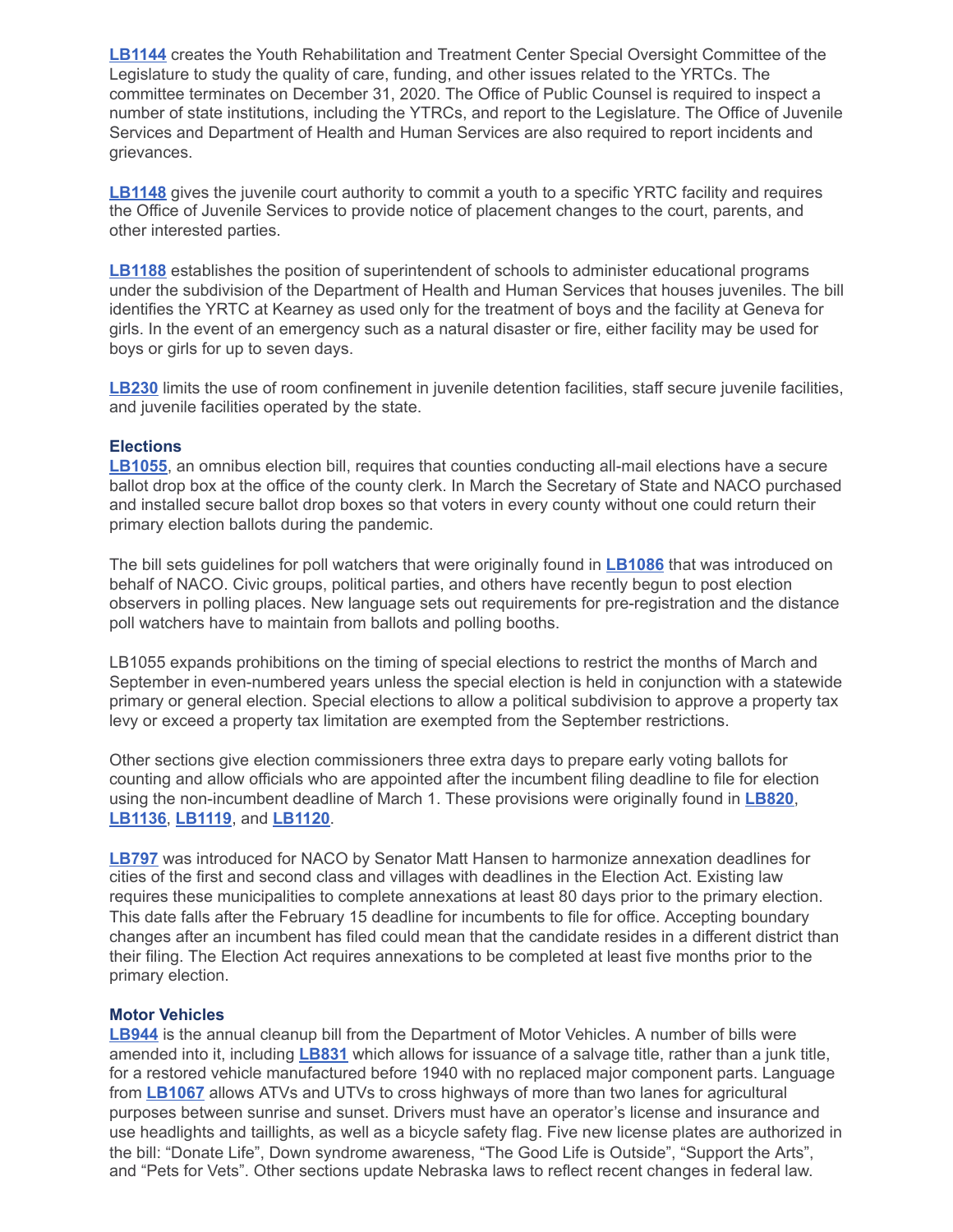**[LB287](https://nebraskalegislature.gov/bills/view_bill.php?DocumentID=37388)** changes motorboat registration fees to a set amount based on the class of boat, rather than a rate set by the Game and Parks Commission and capped at a statutory amount. The Aquatic Invasive Species fee, which was a separate charge, is rolled into the registration amount. This change allows the Commission to receive Coast Guard grants. No fiscal impact is expected. The bill also changes fees for hunting and fishing permits.

#### **Roads**

**[LB931](https://nebraskalegislature.gov/bills/view_bill.php?DocumentID=41151)** allows loads to be 15 percent overweight when hauling grain or other seasonally harvested agricultural products from farm storage to market or factory. The overweight provisions already apply to products hauled from the field to storage, market, or stockpile. The damage to county roads caused by the additional weight is estimated to lead to a nearly 40 percent increase in annual maintenance costs.

**[LB803](https://nebraskalegislature.gov/bills/view_bill.php?DocumentID=40852)** creates the Dry Pea and Lentil Resources Act to protect and stabilize these industries. In addition to creating a board, the bill adds dry peas and lentils to the list of farm products that are exempted from overweight load limitations on roads.

#### **Broadband**

**[LB992](https://nebraskalegislature.gov/bills/view_bill.php?DocumentID=41269)**, which contains recommendations from the Nebraska Rural Broadband Task Force, is intended to facilitate broadband expansion into rural areas by using existing electrical easements. It creates the office of state broadband coordinator on July 1, 2022. The Public Service Commission will establish a matching-fund program to provide incentives for fiber optic cable to be constructed to benefit public libraries. An Attorney General's **[opinion](https://ago.nebraska.gov/sites/ago.nebraska.gov/files/docs/opinions/AG%20Opinion%2020-003.pdf)** issued in February examined the constitutionality of the bill's notice to property owners and hearing requirements. It concluded that the bill did not violate procedural due process requirements.

**[LB996](https://nebraskalegislature.gov/bills/view_bill.php?DocumentID=41109)** creates the Broadband Data improvement Program to help ensure that the State of Nebraska is represented in federal broadband grant programs. The program, which is administered by the Public Service Commission, is intended to complement and supplement broadband availability data. If a federal program isn't available to crowdsource broadband mapping, the Commission can develop a state-based broadband data crowdsource program.

#### **Veterans**

**[LB153](https://nebraskalegislature.gov/bills/view_bill.php?DocumentID=37489)** excludes fifty percent of military retirement benefit income from taxation, beginning on January 1, 2022.

**[LB450](https://nebraskalegislature.gov/bills/view_bill.php?DocumentID=37731)** increases the amount of tuition assistance available to members of the Nebraska National Guard who attend state-supported institutions of higher learning.

**[LB770](https://nebraskalegislature.gov/bills/view_bill.php?DocumentID=40997)** allows disabled veterans to receive a free lifetime state park entry permit. The bill also caps the fee for nonresident annual park permits at \$65. Currently the fee cannot exceed \$55.

**[LB911](https://nebraskalegislature.gov/bills/view_bill.php?DocumentID=40884)** provides for the acquisition of the former Nebraska Veterans' Memorial Cemetery in Grand Island and making it part of the state's veteran cemetery system.

#### **Tax Increment Financing**

**[LB1021](https://nebraskalegislature.gov/bills/view_bill.php?DocumentID=40922)** makes tax increment financing available for smaller "microTIF" projects and permits cities to allow expedited reviews of development plans for such projects. Only properties in substandard and blighted areas in counties under 100,000 are eligible. Structures must be at least 60 years old. The assessed value of the project when completed cannot exceed \$250,000 for a single-family residential structure. When the work is finished, the redeveloper must notify the county assessor who determines the assessed value and whether the project is complete. Taxes for microTIF projects will be divided for a period not to exceed 10 years, compared to 15 years for other TIF projects.

**[LB1003](https://nebraskalegislature.gov/bills/view_bill.php?DocumentID=41482)** allows cities of the second class and villages to annex noncontiguous land to relocate after catastrophic flooding. The bill was introduced to provide an option for the village of Winslow that was destroyed in last year's flooding. Eight other municipal bills were amended into LB1003, including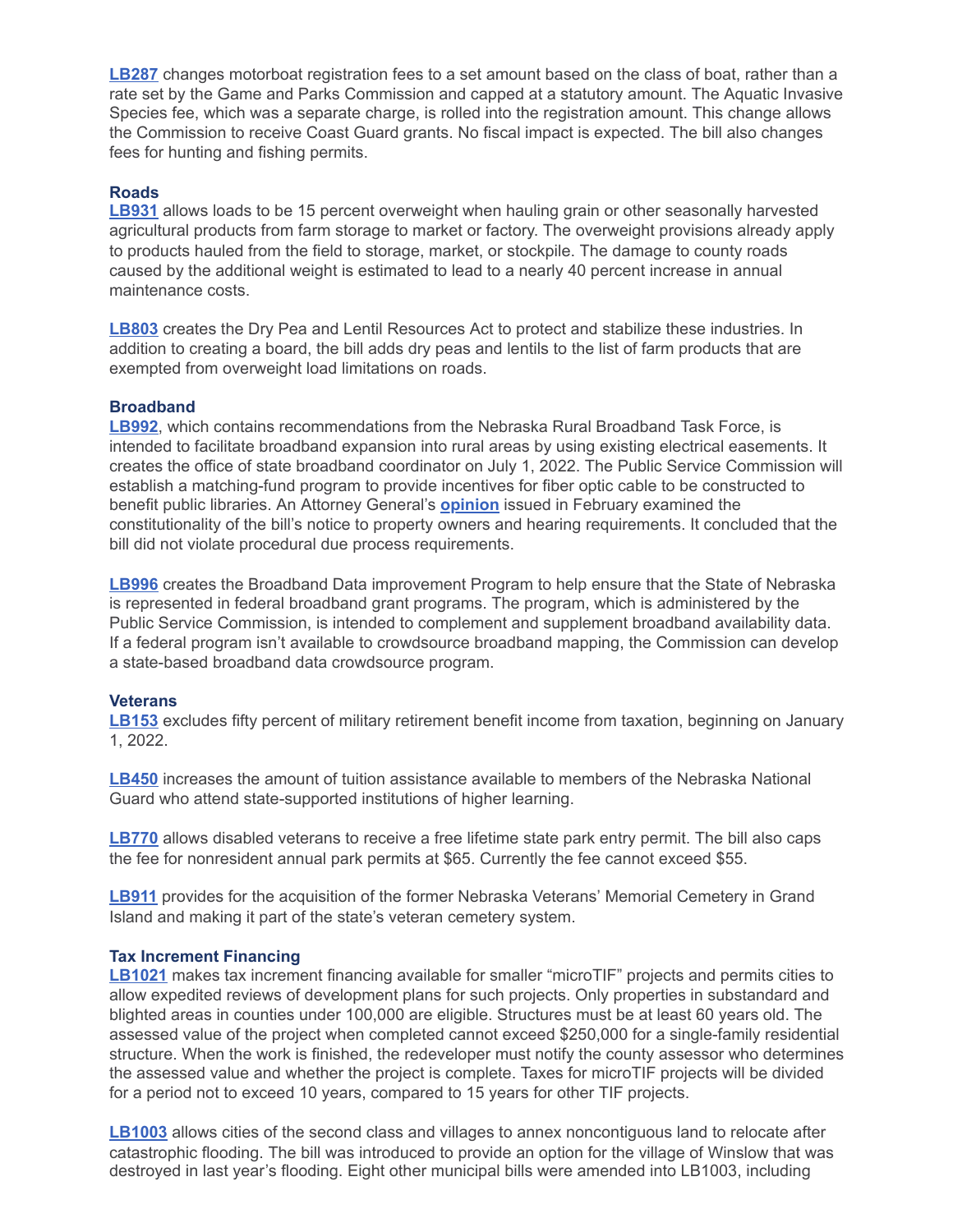**[LB855](https://nebraskalegislature.gov/bills/view_bill.php?DocumentID=40868)** that requires notice of approval by the State Historic Preservation Officer to be submitted with civic and community center grant financing applications and **[LB801](https://nebraskalegislature.gov/bills/view_bill.php?DocumentID=40905)** related to tax increment financing (TIF). It consolidates and reorganizes TIF notice requirements and defines the kinds of substantial modifications to redevelopment plans that require a public hearing.

## **State Budget and COVID-19 Response**

**[LB1198](https://nebraskalegislature.gov/bills/view_bill.php?DocumentID=41600)** appropriates \$83,619,600 for emergency funding for the state's COVID-19 response. The appropriation includes more than \$38 million for personal protective equipment and other supplies to local jurisdictions and health departments, \$13 million for surge staffing, and \$25 million in unobligated reserves. The appropriation carried an emergency clause and was signed by Governor Ricketts on March 25 after senators were called back from suspension to make the appropriation.

**[LB1008](https://nebraskalegislature.gov/bills/view_bill.php?DocumentID=41164)** and **[LB1009](https://nebraskalegislature.gov/bills/view_bill.php?DocumentID=41166)**, this year's budget bills, appropriate an additional \$1.5 million for local public health departments. Unallocated coronavirus relief funds will be reoffered through a grant process to meet remaining unmet needs including rental and food assistance, small business and livestock stabilization, broadband, workforce retraining, and child care. If allowed by federal law, excess and unallocated federal coronavirus funds will be transferred to the state's cash reserves. Nearly \$500,000 is allocated for pilot programs for problem-solving courts for mental health and young adults. Over \$9.2 million is appropriated for state aid to counties which have a cost share for relief projects for the March 2019 weather-related disasters that total 20 percent or more of the county's 2018 taxes levied. Additional appropriations for flood relief bring the total to \$55.2 million.

#### **Miscellaneous**

**[LB966](https://nebraskalegislature.gov/bills/view_bill.php?DocumentID=40802)** removes a prohibition against filing a revocation of a previously-recorded transfer on death deed within 30 days of execution. Rather, the deed would need to be recorded before the grantor's death. The period for recording could be extended beyond the grantor's death if the grantee is a bona fide purchaser for value. Other sections of the bill create procedures to recognize international wills.

**[LB344](https://nebraskalegislature.gov/bills/view_bill.php?DocumentID=37274)** enacts the Animal Health Disease Control Act. In addition to duties for animal owners and the Department of Agriculture to prevent, suppress, and control dangerous diseases in livestock, it requires sheriffs to cause animal carcasses to be properly buried or disposed of if the owner has not taken action after notice from the Department. The county board must pay the person rendering services and the costs can be recovered in a civil action if the owner has not paid the expenses within 30 days after notice. The Department may request the assistance of sheriffs and deputies to execute its orders, including arresting violators of the Act and the Exotic Animal Auction or Exchange Venue Act. Officers must immediately notify the county attorney for prosecution of the person arrested.

**[LB1002](https://nebraskalegislature.gov/bills/view_bill.php?DocumentID=41111)** eliminates outdated references in emergency medical service provider laws to recognize that modern paramedics and EMTs serve in a variety of care settings that can include ambulances, inhospital services, and other community settings. Their scope of practice can range from patient education to complex interventions use to treat critically ill patients.

**[LB643](https://nebraskalegislature.gov/bills/view_bill.php?DocumentID=37846)** adds breast and ovarian cancer to the list of service-related injuries that are considered incurred in the line of duty for firefighters and firefighter-paramedics who are paid members of a municipal fire department or a rural or suburban fire district.

**[LB963](https://nebraskalegislature.gov/bills/view_bill.php?DocumentID=40792)** provides opportunities for first responders to receive annual resilience training in how to manage and recover from mental health stressors that result from their jobs. The bill is intended to help address post-traumatic stress syndrome and the mental injuries and mental illness suffered by first responders.

**[LB808](https://nebraskalegislature.gov/bills/view_bill.php?DocumentID=41168)** is an omnibus bill that was heard by the Banking, Commerce and Insurance Committee. Five bills were amended into it, including **[LB775](https://nebraskalegislature.gov/bills/view_bill.php?DocumentID=40791)** which updates the Nebraska Real Property Appraiser Act to be in compliance with federal laws.

**[LB381](https://nebraskalegislature.gov/bills/view_bill.php?DocumentID=37042)** allows state officials and employees and members of state boards and commissions to be reimbursed for meal and travel expenses on a per diem basis, rather than for actual expenses documented with receipts. The per diem rate is calculated as a percentage of the federal per diem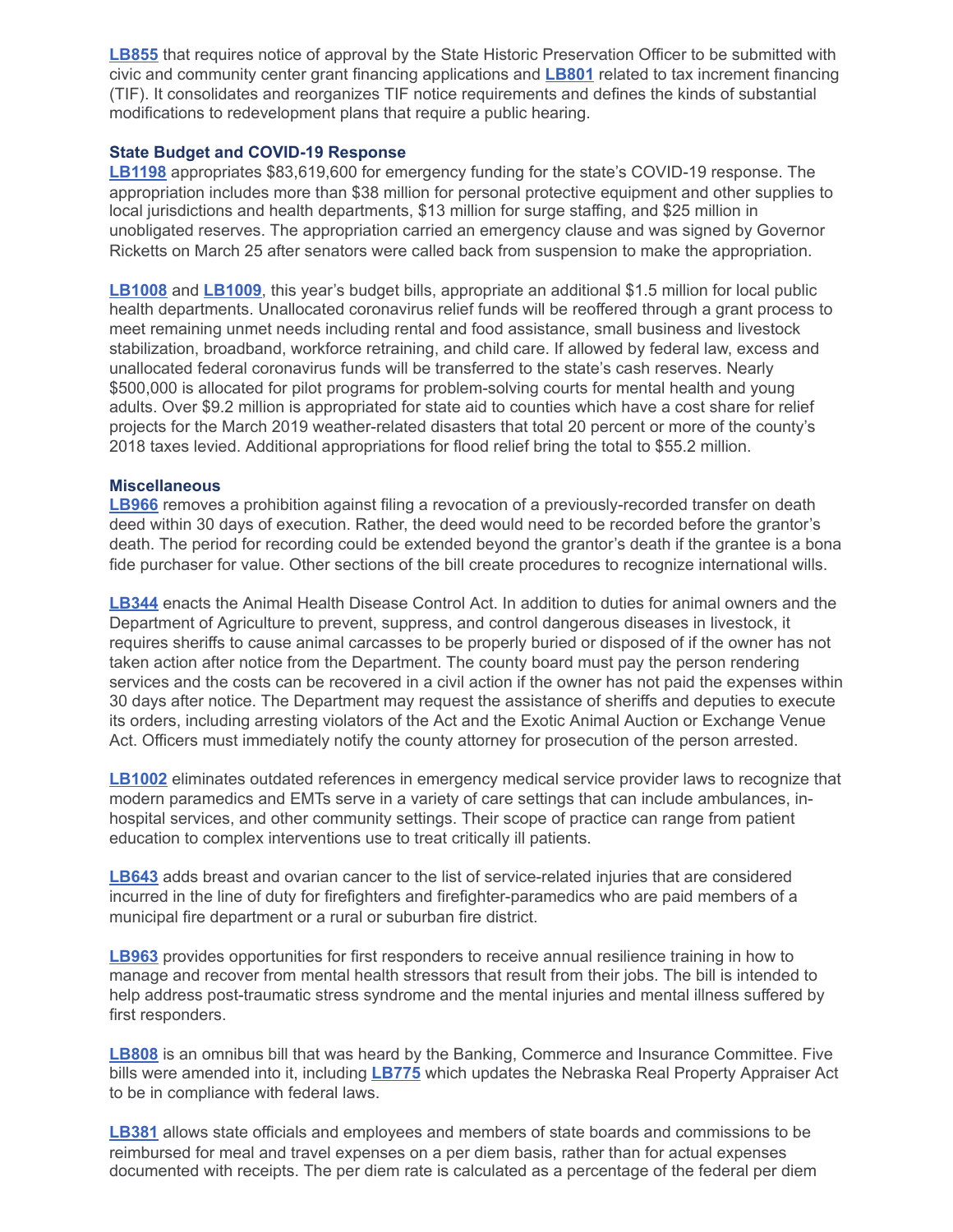rate. The new provisions do not apply to the legislative or judicial branches or to county officials and employees. The bill takes effect on January 1, 2021.

**[LB848](https://nebraskalegislature.gov/bills/view_bill.php?DocumentID=40988)** renames Columbus Day as Indigenous Peoples' Day and Columbus Day to recognize the historic, cultural, and contemporary significance of the people indigenous to the Americas, specifically Nebraska. The bill requires the display of flags in the Warner Legislative Chamber representing the four federally recognized tribes with headquarters in Nebraska: the Omaha, the Ponca, the Santee, and the Winnebago.

**[LB880](https://nebraskalegislature.gov/bills/view_bill.php?DocumentID=41257)** sets the date for the state to certify the amount of state aid to schools to May 1 for the 2020- 21 school year. The bill carries an emergency clause and was signed on February 12, 2020.

**[LB910](https://nebraskalegislature.gov/bills/view_bill.php?DocumentID=41026)** restructures and increases filing fees collected by the Secretary of State in order to incentivize online filing. Four funds are consolidated into a single fund to reduce reliance on the state's general fund.

**[LB1016](https://nebraskalegislature.gov/bills/view_bill.php?DocumentID=40826)** prohibits employers from retaliating or discriminating against employees who file a claim under the Wage Payment Collection Act or participate in an investigation concerning the Act. The Act prohibits paydays from being altered without prior notice and the timing of an employee's final paycheck upon separation from the employer.

**[LB1054](https://nebraskalegislature.gov/bills/view_bill.php?DocumentID=41316)** updates state-administered retirement plans, including the County Employees Retirement Act, to comply with federal changes to the age triggering required minimum distributions from 70 and a half to 72.

**[LB840](https://nebraskalegislature.gov/bills/view_bill.php?DocumentID=40824)** expands the Nebraska Clean Indoor Air Act to prohibit vaping in public buildings.

**[LB1064](https://nebraskalegislature.gov/bills/view_bill.php?DocumentID=41370)** sets the legal age for using tobacco products at 21. This brings Nebraska in compliance with federal law.

**[LR288](https://nebraskalegislature.gov/bills/view_bill.php?DocumentID=40978)** is a non-binding resolution to urge Congress and the U.S. Army Corps of Engineers to prioritize flood control on the Missouri River.

# **Interim Studies**

What follows is a partial listing of interim study resolutions that were introduced for examination in the coming months. This listing represents only those studies determined to be of significant interest and importance to county government.Selected studies of interest to counties are listed below by number, introducer, description, and committee assignment. Public hearings have been scheduled on some resolutions. Other public **[hearings dates](https://nebraskalegislature.gov/calendar/hearings_range.php)** will be posted on the Legislature's website as they are scheduled. A complete list of the studies is available **[here.](https://nebraskalegislature.gov/session/interim.php)**

#### **County Operations**

**[LR357](https://nebraskalegislature.gov/bills/view_bill.php?DocumentID=42792)** (Hansen, M.) Interim study to review occupational regulations for locksmiths. *Business and Labor*

**[LR367](https://nebraskalegislature.gov/bills/view_bill.php?DocumentID=42983)** (Dorn) Interim study to examine set fee and fine amounts and the costs experienced by county governments when administering the associated services. *Government, Military and Veterans Affairs*

**[LR415](https://nebraskalegislature.gov/bills/view_bill.php?DocumentID=43016)** (Clements) Interim study to examine the state inheritance tax, its current structure, and recommendations on whether it should be amended, replaced, or repealed. *Revenue* **[LR455](https://nebraskalegislature.gov/bills/view_bill.php?DocumentID=42858)** (Wishart) Interim study to examine the burden on counties with regard to the costs paid for office space used by the Dept. of Health and Human Services for the administration of public health programs. *Government, Military and Veterans Affairs*

#### **Roads**

**[LR437](https://nebraskalegislature.gov/bills/view_bill.php?DocumentID=43020)** (Friesen) Interim study to review the current model of collecting revenue to build and repair roads. *Transportation and Telecommunications*